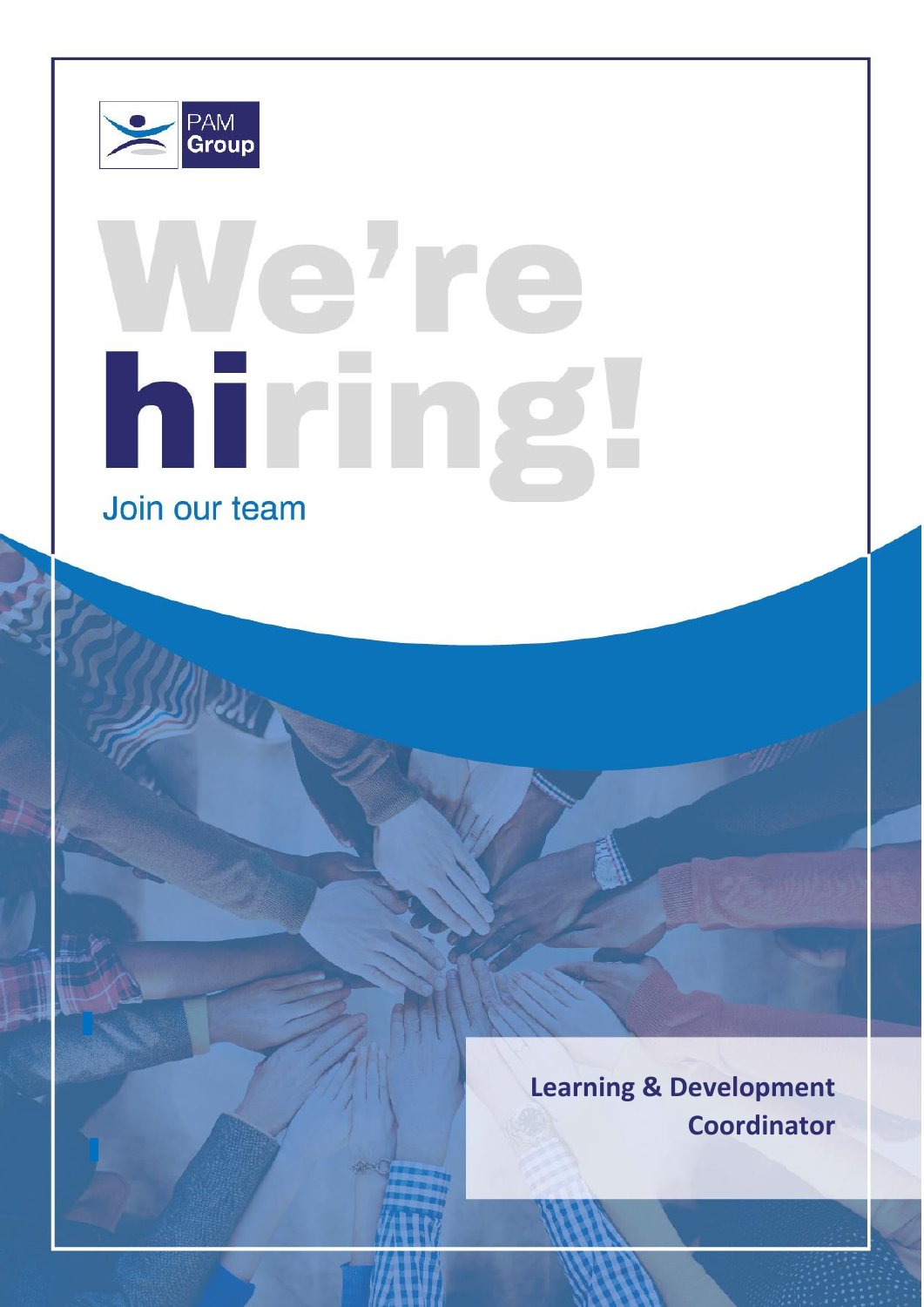

Role: Learning & Development Coordinator Location: Homebased with occasional travel for training interventions and team meetings Salary: £26,000 - £27,500 per annum pls company benefits

# **About Us**

PAM Group has a workforce consisting of over 550 staff based regionally throughout the UK who provide a comprehensive range of high-quality services, delivered through a bespoke combination of on-site staff, remote services (including telephone & secure video conferencing) and clinic-based services via a UK wide network of PAM clinics.

Services are offered nationwide; we have established regional management teams to support clients locally. Supporting this is our extensive IT capability, recognised quality management systems and solid financial standing.

## **Role**

The Learning and Development Coordinator will have responsibility for the coordination and administration of a range of learning and development activities and projects as directed by the Academy and Learning Development Manager, ensuring the development and maintenance of robust learning and development systems and processes.

- ❖ The first point of contact for learning and development queries and to be responsible for all related administration.
- ❖ Establishing systems and procedures to ensure the efficiency and effectiveness of the Academy and Learning and Development function.
- ❖ Arranging hospitality, room layout and equipment for participants attending workshops and events, liaison with trainers, booking training rooms, printing, and distributing course materials and ensuring required equipment is available and in working order for the efficient running of all relevant events.
- ❖ Carrying out research as directed into training providers or other information.
- ❖ Assisting with the High Performing People process; ensuring documentation is returned and logged in line with the procedural timelines and reports produced, working with the Learning and development Manager.
- ❖ Developing and maintaining accurate and easily accessible records and processes for all learning and development activities and processes including recording and monitoring attendance, ensuring that colleagues required to attend specific workshops are easily identified and followed up.
- ❖ Responsibility for monitoring and evaluating learning and Academy activities, producing accurate and upto-date data analysis.
- ❖ Responsibility for the coordination and delivery of a range of projects and regular events. This will include producing and keeping updated project plans, arranging meetings, and ensuring systems and processes are established and projects delivered to agreed timescales.
- ❖ Supporting the Academy and Learning and Development team with projects as required including ensuring that all the information contained on the intranet and learning management systems is accurate, up-to-date, and regularly maintained.
- ❖ Adhering to and co-operate with all PAM Group policies and procedures and ensure effective implementation.

# **About You**

- ❖ Learning and development qualification or equivalent
- ❖ Previous experience working in a fast paced, customer focussed environment
- ❖ Demonstrable experience of data analysis and reporting
- ❖ Experience of providing support to meetings and events to enable them to run effectively
- ❖ Experience of working within a learning and development / people function

If you're looking for your next career move and are wanting to work with a rewarding company, please get in touch with our Recruitment department for a confidential chat about joining the PAM Team. [Recruitment@pamgroup.co.uk](mailto:Recruitment@pamgroup.co.uk)